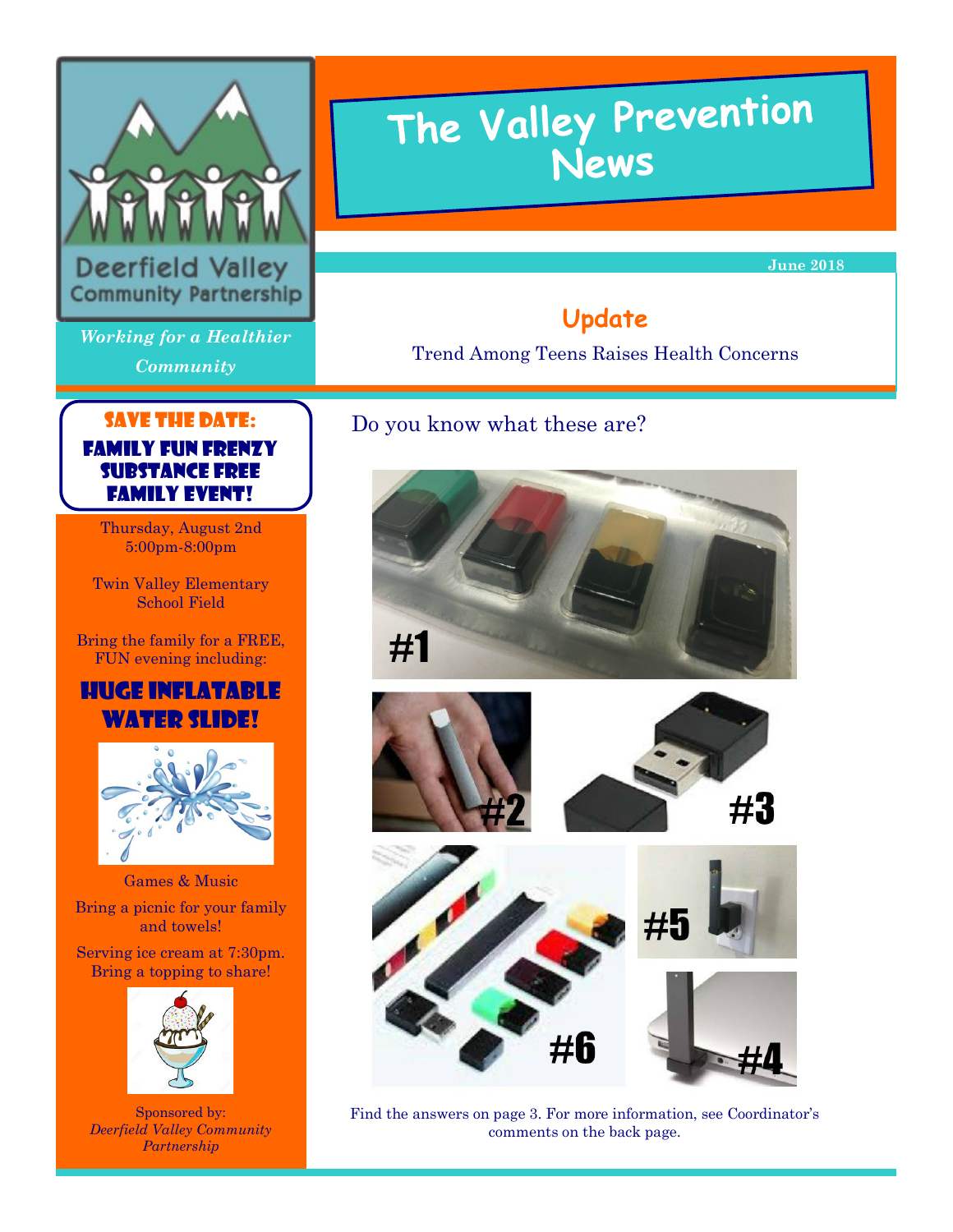## **Vermont's Marijuana Laws-What is Allowed and What You Should Know:**

On July 1, 2018, VT state law H.511 will take effect eliminating penalties for possession of marijuana by adults 21 or older. For adults 21 and older, the statute legalizes possession of: one ounce of marijuana and five grams of hashish; and cultivation of two mature marijuana plants and four immature (not yet flowering/no buds) marijuana plants. What does this mean for our communities and our youth?

It is important for our communities to know that it is illegal to consume marijuana in a public place, including: streets, parks, or sidewalks; public buildings; places of "public accommodation" (schools, restaurants, stores); and any place where use of a lighted tobacco product or tobacco substitute is prohibited by law. Municipalities may adopt an ordinance to provide additional penalties for consuming marijuana in public places. Schools may impose administrative penalties for possession of marijuana on school property, and employers may prohibit or otherwise regulate use, possession, transfer, or growing of marijuana in the workplace.

Landlords may ban possession or use of marijuana in lease agreements and cultivation is permitted only with written consent of the property owner. If permitted by owner, each dwelling unit is limited to two mature plants and four immature plants, regardless of how many adults 21+ live in the unit.

It is illegal to use marijuana in a motor vehicle occupied by a child under 18, and it is illegal for the driver or passengers to use marijuana or possess marijuana in an open container while the vehicle is in operation.

The penalties for social hosting related to marijuana are similar to alcohol. If you host a party that is attended by persons under the age of 21, and marijuana is consumed, you could face criminal and civil penalties. It is illegal to give marijuana to persons under 21, or to create a "direct and immediate opportunity" for a person under 21 to consume marijuana. Violations carry penalties of up to 2 years in jail and fines of up to \$2000.

For more information regarding H.511, visit https://legislature.vermont.gov/bill/status/2018/H.511 Or our DVCP webpage: http://www.dvcp.org/whats-new

*Information presented here was sourced from a summary of H.511 developed by Mt. Ascutney Prevention Partnership.* 

**Wondering what local summer camp programs & activities are available for your children this summer?**

| <b>Program</b>                                                                            | <b>Age</b>               | <b>Dates/Times</b>                                                       | <b>Cost</b>                                                                | <b>Contact</b>                                                     |
|-------------------------------------------------------------------------------------------|--------------------------|--------------------------------------------------------------------------|----------------------------------------------------------------------------|--------------------------------------------------------------------|
| Mt Snow Weekly Junior<br><b>Golf Program</b>                                              | Ages 7-15                | <b>TRA</b>                                                               | \$20 per week, \$140 for<br>8 weeks                                        | 464-4254 Pro Shop                                                  |
| <b>Mount Snow Outdoor</b><br><b>Exploration Camp</b>                                      | Entering<br>Grades 1-9   | June 25-August 31:<br>Mon.-Fri. 8:30-4:30                                | \$62 day additional child<br>discounts                                     | 464-1100 ext. 4645<br>oec@mountsnow.com                            |
| <b>Hidden Waters British</b><br>Soccer Camp @ TVMHS                                       | Age 6-18                 | <b>July 16-20</b><br>6-12 yr. 9:00-12:00<br>7-18 yr. 9:00-4:00           | 6-12 yrs: \$139<br>7-18 yrs: \$189<br>*includes ball & t-shirt             | challenger.configio.com                                            |
| Deerfield Valley Basket-<br>ball Camp @ TVMHS                                             | Entering<br>Grades 5-9   | June 25 - June 29<br>$1:00 - 4:00$                                       | \$90 (\$80 add. Child)*<br>includes ball & t-shirt                         | Buddy & Cindy Hayford<br>464-1295 dvsportcamps.com                 |
| <b>Wildcat Cub Basketball</b><br>Camp @ Old School<br><b>Community Center</b>             | PreK - 4th               | June 25- June 29<br>PreK-1st 8:30-9:30<br>Gr. 2-4 9:30-12:30             | Session 1: \$30 (\$25)<br>add. child) Session 2<br>\$90. (\$80 add. child) | Chris Brown 464-8217<br>dysportcamps.com                           |
| Deerfield Valley Soccer<br>Camp @ Hayford Field<br>Wilmington                             | Entering<br>Grades K-9   | July 30 - Aug.3<br>Grade K $9:00 - 10:30$<br>Grades 1-9 9:00-12:00       | \$90 (\$80 add. child) K=<br>\$55. *includes t-shirt.<br>ball & team photo | Buddy & Cindy Hayford<br>464-1295 dvsportscamps.com                |
| <b>Brookside Stables</b><br><b>Summer Camp</b>                                            | Ages $6 &$<br>up         | June 26 -29/July 16-19<br>Aug 13-16/Aug 21-23<br>$10:00 - 3:00$          | \$300 to \$475 per<br>session. Limited spaces<br>& early bird prices!      | Ann Brown 464-0267<br>brooksidestables@msn,com                     |
| <b>Wings Celebrate Sum-</b><br>mer! @ Twin Valley Ele-<br>mentary School                  | Entering<br>Grades 1-5   | July 2 -27 8:00-4:00<br>Education & Fun!<br>Breakfast & lunch            | \$75-\$90 per week<br>(depends on residence)<br>Add.child discounts        | katieboyd.wings @gmail.com<br>368-0000                             |
| <b>Wings Stepping Stones</b><br><b>Summer Camp</b>                                        | Entering K               | July 2-27 8:00-4:00 or<br>1/2 day 8:00-12:00<br>Breakfast & lunch        | \$75 week, \$60 half day.<br>Non residents: \$90 full,<br>\$70 half.       | 380-0000<br>katieboyd.wings@ gmail.com                             |
| <b>Wilmington Middle</b><br>School Rec program @<br><b>Old School Community</b><br>Center | Entering<br>Grades 6-8   | <b>July 2- July 27</b><br>Mon.-Fri. 8:30-12:30<br>Free breakfast & lunch | \$2 WSSUstudents<br>\$5 Non-WSSU                                           | Jamie Brown 802-338-1487                                           |
| <b>Magical Earth Summer</b><br>Adventures (day camp) $(a)$<br>A Variety of Locations      | Ages 6-12<br>$9:00-3:00$ | July 9-13/July 23-27<br>Aug.6 -10 /Aug.13-17<br>Aug 20-24                | \$225 per week, (\$175)<br>add. child) scholarships<br>available           | Jane & Don Jones<br>info@magicalearth retreats.com<br>802-423-5095 |

**Also– check out your local libraries for summer programming!**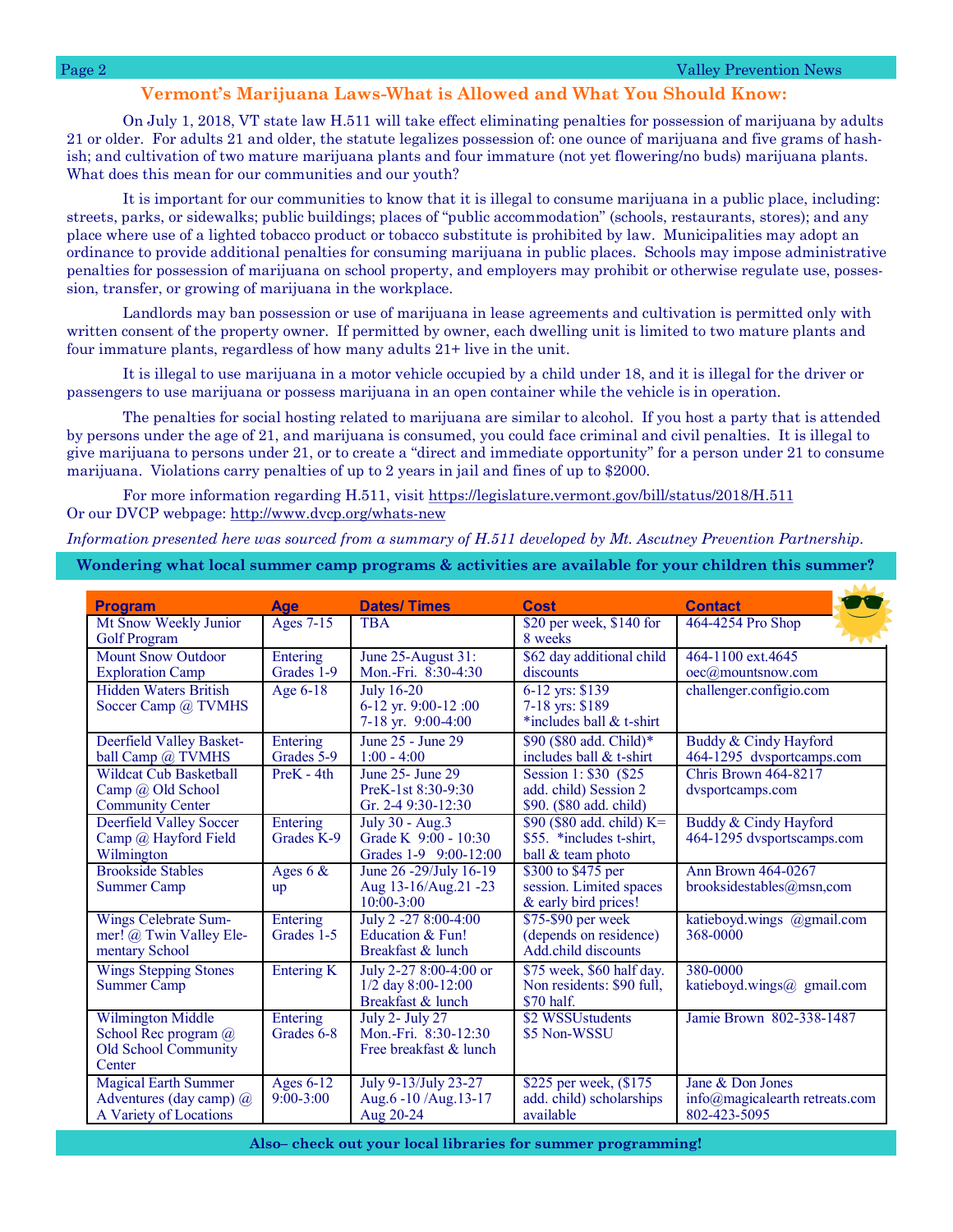# **Congratulations Graduates!**





#### *Parents:*

With graduation comes celebration. Help your kids celebrate their accomplishments safely with tips from ParentupVT.org and they'll be off to accomplish their dreams!

**DVCP recognizes all Graduating Seniors, especially those in our DVCP sponsored programs:** 

> \***Twin Valley Pride Group senior members:**  Grace Russell, Hayden Reed, Logan Park, Tayler Courschense

**\*Our Voices Exposed (OVX) Group senior members:** Grace Rizio, Grace Russell, and Jordyn Bolognani

\***Wildcat Community Service Club senior members:**  Cooper Pell, Hayden Reed, Josh Carpenter-O'Hearn, Grace Russell, Logan Park, & James McGovern

**Page One Answers:** #1-JUUL Pods (flavors with nicotine), #2-JUUL vaping device, #3-JUUL USB for charging, #4-Charging a JUUL device on a computer, #5– Charging a JUUL device on a outlet, #6-JUUL Kit includes the device + 4 flavored pods with a cost of \$50.00.



### **Ready to quit?**

802Quits provides free support to quit tobacco. The help and resources include nicotine replacement therapy, and phone, online, and in-person counseling. [www.802quits.org](http://802quits.org/) | 1-800-QUIT-NOW

![](_page_2_Picture_13.jpeg)

**Steering Committee & Program Staff:**

> Carrie Blake Dawn Borys Courtney Burrows Bob Edwards Keli Gould Cindy Hayford Andy Hauty Dario Lussardi Karen Molina Jen Nilsen Shelley Park Helena Queenie Lynn Redd Rebecca Sweeney

*Upcoming Meetings: June 18, 2018 August 20, 2018*

*September 17, 2018*

![](_page_2_Picture_18.jpeg)

*Dinner is served at 5:30pm Meeting 6:00-7:30pm*

*Everyone is Welcome Please RSVP to: info@dvcp.org or 464-2202*

#### June 2018 Page 3